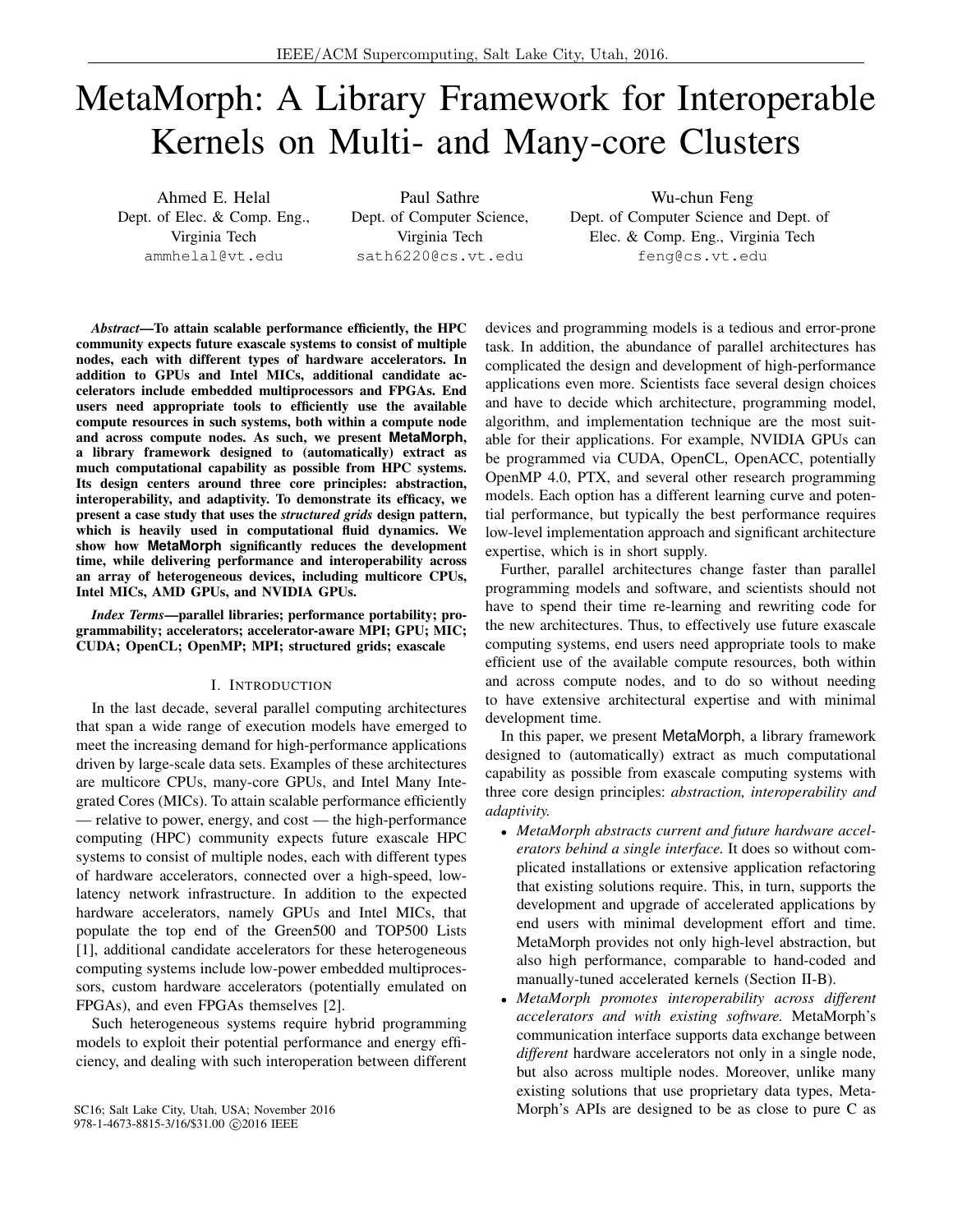possible, using standard data types, and expose internal device contexts to promote interoperability with hardware vendors' libraries, domain-specific libraries, and existing code. This interoperability is crucial in the adaptation to any new library framework (Section II-A).

• *MetaMorph is designed to be adaptive to the capabilities of the execution environment.* It is built to be modular and allow users to only select the components relevant to the application and hardware in hand. Further, it provides simultaneous access to all accelerators present in a system, promoting the development of an overarching runtime scheduling system to map accelerated computations to the best hardware platform(s) available and reduce the execution time. Additionally, transparent interfaces to both intra-node and inter-node transfers provide an opportunity for intelligent partitioning and pipelining to increase overlap of computation and communication and to hide data transfer latency (Section II-C).

To demonstrate the efficacy of our MetaMorph library framework, we present a case study with the *structured grids* design pattern, which is heavily used in computational fluid dynamics (CFD). Specifically, we evaluate MetaMorph with benchmarks and a larger application, namely MiniGhost, which is a representative CFD application for solving partial differential equations with the finite difference method. We demonstrate that MetaMorph significantly reduces development time for heterogeneous systems without performance penalty and can be used to seamlessly utilize *all* the available hardware accelerators across multiple compute nodes, which include multicore CPUs, Intel MICs, AMD GPUs, and NVIDIA GPUs. In addition, we show MetaMorph's interoperability with hardware vendors' libraries and third-party libraries such as clBLAS [3], Intel MKL [4] and MAGMA libraries [5] (Section IV).

#### II. DESIGN PHILOSOPHY

MetaMorph is designed to effectively utilize HPC systems that consist of multiple heterogeneous nodes with different hardware accelerators. Figure 1 shows the proposed library framework. MetaMorph acts as middleware between the application code and compute devices, such as CPUs, GPUs, Intel MIC and FPGAs. It hides the complexity of developing code for and executing on heterogeneous platform by acting as a unified "meta-platform." The application developer needs only to call MetaMorph's computation and communication APIs, and the operations are transparently mapped to the proper compute devices. MetaMorph uses a modular layered design, where each layer supports one of its core design principles and each module can be used relatively independently.

#### *A. Interoperability Layer*

When designing complex scientific applications for HPC clusters, two types of interoperability are critical: (1) interoperability between nodes that may have different hardware





Fig. 1: MetaMorph uses a modular, layered design to hide the complexity of executing on and interoperating across a range of compute platforms.<sup>1</sup>

capabilities and (2) interoperability with existing code and external compute/communication libraries. Existing solutions only provide one of the two. Many frameworks provide multi-platform portability via complex data types or custom compute languages (often utilizing obtuse template metaprogramming), thus satisfying the first type of interoperability, but falling short of the second, as the entire application must be ported to the framework's types and/or language. Conversely, it is relatively easy to add a platform-specific library to an existing application that already uses that platform (e.g., adding cuBLAS [6] calls to a CUDA application), but these are *not* portable to other platforms, thus satisfying the second type of interoperability, but not the first.

MetaMorph, on the other hand, is designed from the ground up to support both types of interoperability. Figure 2 provides a sketch of this interoperatbility, and a concrete example is detailed in Section IV.

*1) Interoperability Across Different Accelerators:* Meta-Morph satisfies this type of interoperability with its unified API design and transparent communication interface. When a user application calls a MetaMorph API, the call is transparently mapped to a back-end accelerator supported by the underlying platform and the MetaMorph library running on the node, which dramatically simplifies the programming required to coordinate multiple processes running on *different* hardware platforms. Further, MetaMorph provides a communication interface to transfer back-end-resident data, agnostic of the underlying execution platform, allowing for seamless interoperation across multiple nodes with a range of different hardware configurations.

<sup>&</sup>lt;sup>1</sup>Dashed lines and boxes indicate components that are in development or not yet fully integrated into the prototype.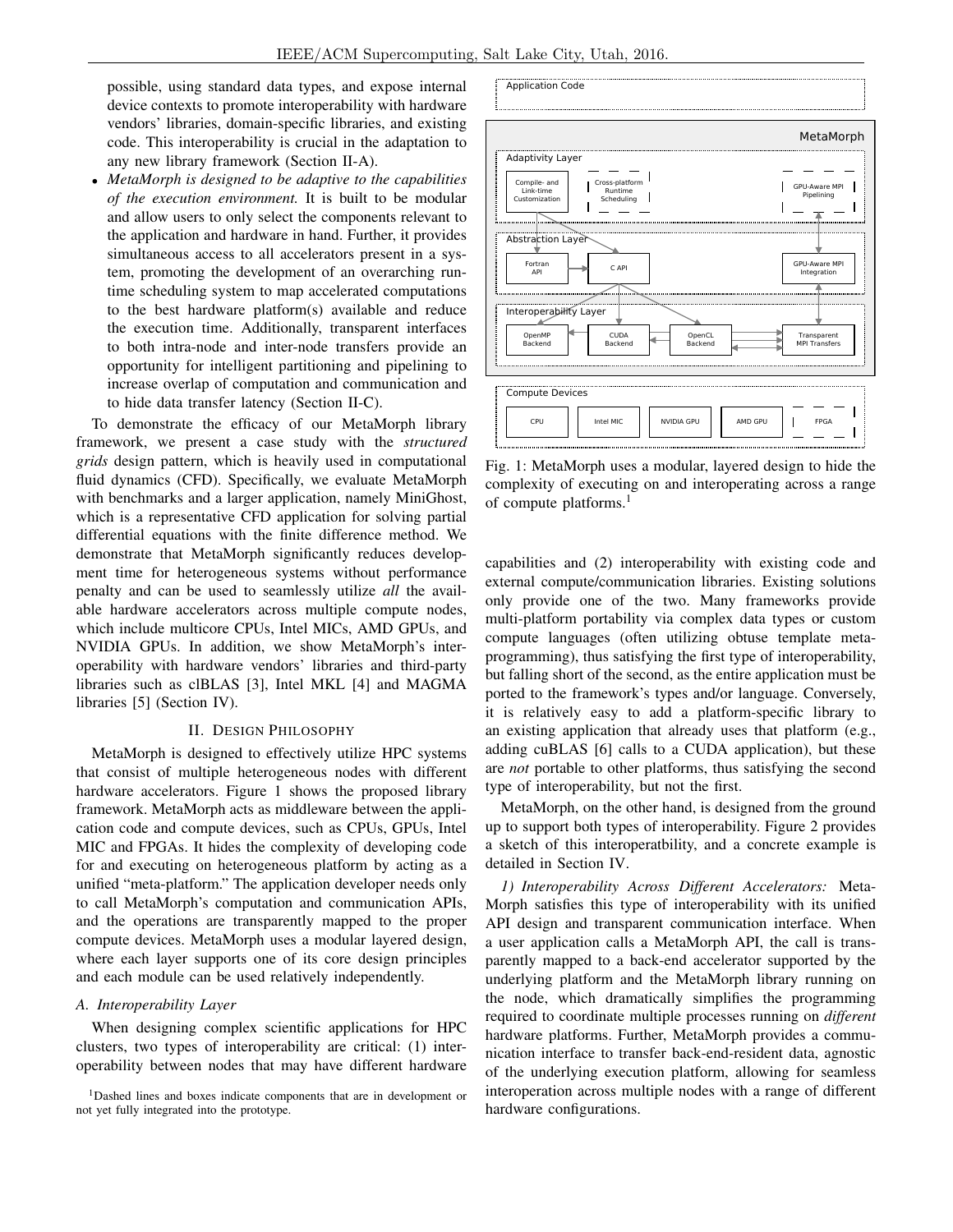

Fig. 2: MetaMorph provides interoperability both with external libraries in a node (dashed lines) and across nodes with varying hardware (solid lines).

*2) Interoperability with existing software:* MetaMorph satisfies this type of interoperability by careful design of its internal representation of data buffers and platform-specific backends. MetaMorph buffers are specified in the top-level APIs as simple  $C$  void pointers, with an enumerator specifying the primitive type that the back-end implementation should use. The back-end that a given void pointer actually resides on is inferred at run time from the state of the run\_mode variable. To support incremental porting of existing applications developed for a specific platform, MetaMorph's internal context is exposed via extra API functions, so that back-end state can be shared directly with the host application (i.e., an application can share a context with MetaMorph via meta\_get\_state and meta\_set\_state). Thus, application developers can use MetaMorph, while they incrementally port and validate their applications, which significantly eases the transition process.

#### *B. Abstraction Layer*

Achieving (and more importantly, improving) performance in the real and changing world has become a function of portability; non-portable code stops gaining performance if (or more accurately, *when*) its target platform reaches end-of life. Code can be manually ported to new generations of hardware, but both functional and performance portability are often difficult to achieve without extensive expertise. Therefore, a need exists to future-proof programming solutions that obviate the demand for users to manually port performance-critical code to new hardware devices. The choice to provide this capability as a library framework was natural, given the proliferation of libraries in use in scientific applications and the vast range of domain- or platform-specific libraries for common operations, such as dense and sparse linear algebra.

MetaMorph provides programmability, functional portability, and performance portability by abstracting software backends (currently, OpenMP, CUDA and OpenCL) behind a single interface. As such, it bridges the performance-programmability gap by decomposing the problem space into two parts: high performance and high-level abstraction.

First, MetaMorph achieves high performance by providing low-level implementations of common operations, based on the best-known solutions for a given compute platform. Moreover, the software back-ends are instantiated and individually tuned for the different heterogeneous and parallel computing platforms (currently, multicore CPUs, Intel MICs, AMD GPUs, and NVIDIA GPUs).

Second, MetaMorph achieves high-level abstraction by hiding all device- and platform-specific details behind the unified interface, which enables the end-user to write the application once and run it on any supported device. Additionally, the portability criterion is further satisfied by providing an infrastructure for adding software back-ends for future compute devices — without end-user intervention or modifying the application. This provides the small population of earlyadopter, architecture experts with a framework that enables them to dramatically extend the impact of their expertise to the wider community by expanding the library with new design patterns. So, rather than writing a kernel once for a single application, these experts can write that same kernel within the MetaMorph framework, provide it to the community, and allow it to be used across many applications.

Further, MetaMorph accelerates the development of new operations and computation/communication patterns, as shown in Figure 3. It provides a compilation infrastructure and helper APIs that handle the boilerplate initialization and compilation and simplify data exchange between the host and accelerators, such that MetaMorph developers can focus on developing the new kernels. In addition, we used our source-to-source translator [7], [8] to largely automate the generation of MetaMorph kernels, and in the future, we aim to release a family of such source-to-source translators and leverage the LLVM Just-In-Time compiler to simplify the expansion of the MetaMorph library with new design patterns.

Finally, existing kernels (e.g., CUDA kernels) can be included in MetaMorph without re-factoring by adding their implementation directly into the interoperability layer (e.g., CUDA backend) and their C/Fortran interface in the abstraction layer. However, advanced features, like seamless execution on different accelerators within a node and across nodes, will work only if these kernels are implemented in all the different back-ends. Contribution of a kernel for even a single back-end is valuable as it provides the architectureexpert community a baseline from which to implement and integrate kernels for the remaining back-ends.



Fig. 3: MetaMorph accelerates the development of new operations and kernels.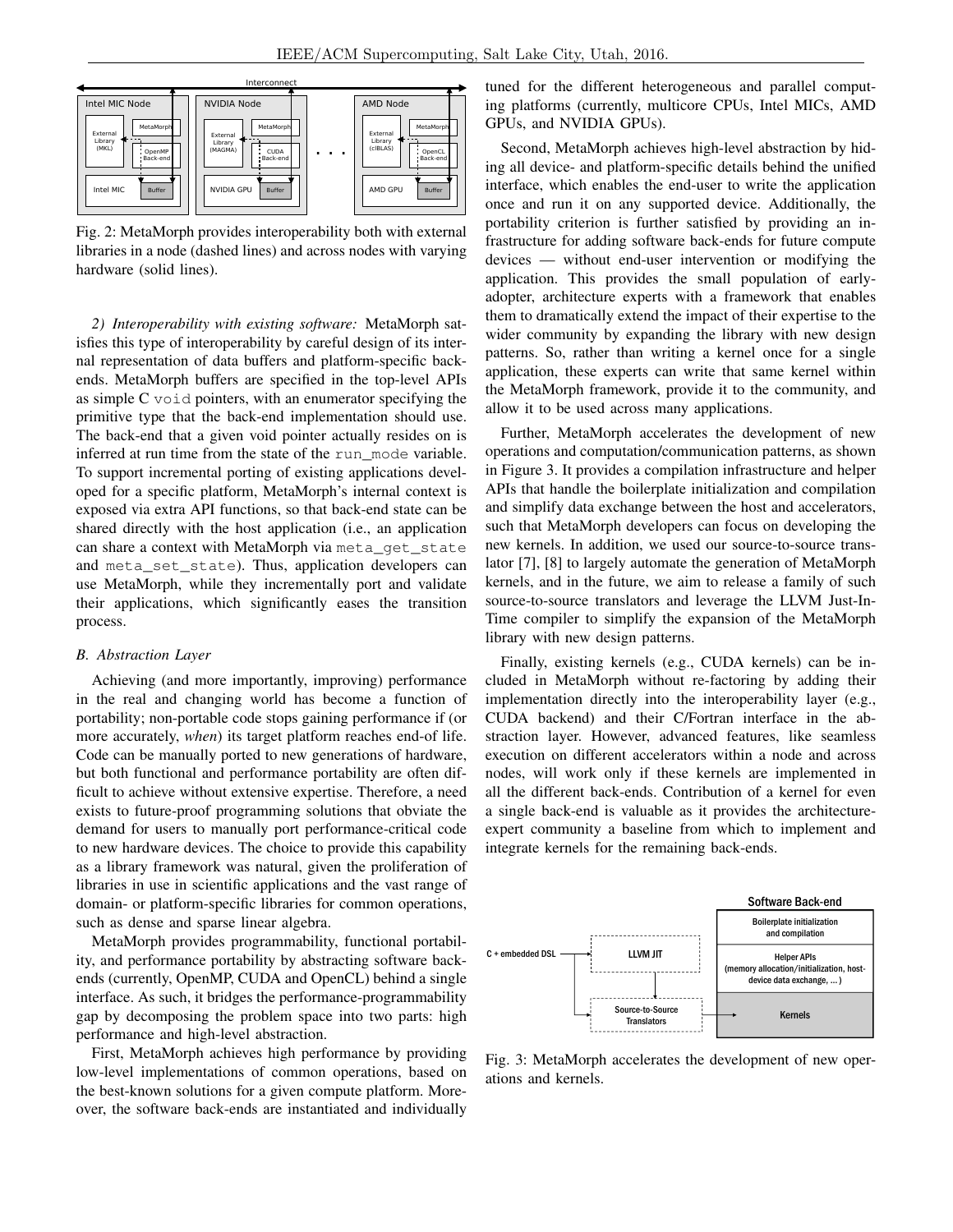## *C. Adaptivity Layer*

Software written for the heterogeneous and coming exascale era must be highly adaptive, as the expanding range of compute platforms and the increasing performance demands continually reshape the computing landscape. Accordingly, any library framework intended to provide high performance through such changes must itself be able to quickly respond to new opportunities to improve the performance. Therefore, MetaMorph has taken a modular layered approach that makes upgrading performance-critical components simple, without affecting user applications.

First, the adaptivity layer provides compile-time and linktime customization and optimization for performance-critical components. All performance-critical code for a given compute platform is encapsulated in a shared library object and separated from the core MetaMorph library and all other back-ends. This library-of-libraries construction promotes the optimization of back-ends to target specific compute devices, by making them disjoint code objects that can be tuned in isolation for new devices and then shared among the community. Further, the back-ends can be customized for different types of compute devices. For example, the OpenMP back-end can be customized for multicore CPUs and Intel MICs, and the OpenCL back-end can be customized for CPUs, AMD GPUs, NVIDIA GPUs and Intel MICs.

Second, the adaptivity layer provides run-time services to accelerate computations and data transfers. The acceleratoraware communication infrastructure is inspired by MPI-ACC [9], which allows automatic partitioning and pipelining of device-resident data buffers to hide data-transfer latencies. Another run-time service that is built into the Meta-Morph design philosophy is cross-platform run-time scheduling, which intelligently maps the computations kernels to the best hardware platform(s) available, based on their relative performance, to reduce execution time. Our cross-platform scheduler is based on CoreTSAR [10], an adaptive run-time system. In summary, we highlight that our library framework facilitates the upgrading and development of such run-time services without significant modification to user applications, thus allowing end users to enjoy a "free ride" to better performance.

## III. PROTOTYPE IMPLEMENTATION

### *A. A Library of Libraries*

We realize MetaMorph<sup>2</sup> as a layered library of libraries. Each tier implements one of the core principles of abstraction, interoperability, and adaptivity. The top-level user APIs and platform-specific back-ends exists as separate shared library objects, with interfaces designated in shared header files. Primarily, this encapsulation supports custom tuning of backends to a specific device or class of devices, as we mentioned in Section II. In addition, it allows back-ends to be separately

```
// Memory/Context Management
meta_alloc(void **ptr, size_t size);
meta free (void * pt):
meta_copy_h2d(void *dst, void *src, size_t size ...);
meta_copy_d2h(void *dst, void *src, size_t size ...);<br>meta_copy_d2d(void *dst, void *src, size_t size ...);
meta\_set\_acc (int acc, meta\_mode mode);meta_get_acc(int *acc, meta_mode *mode);
meta_flush(); // finish any outstanding work
\frac{1}{t} share meta_context with with existing software
meta_get_state (meta_platform *plat, meta_device *dev,
    meta_context *context, meta_command_queue *queue);
meta_set_state (meta_platform plat, meta_device dev,
     meta_context context, meta_command_queue queue);
// Communication Interface
meta_comm_init (int *argc, char *** argv);
meta_comm_finalize();
meta_packed_send(int dst, void *packed_buf, size_t len,
     meta_type_id type ...);
meta_packed_recv(int src, void *packed_buf, size_t len,
     meta\_type\_id type ...);
meta_pack_send (int dst, meta_face *face, void *buf, void *
    packed_buf, meta_type_id type ...);
meta_recv_unpack(int src, meta_face *face, void *buf, void
     *packed_buf, meta_type_id type ...);
// data marshaling
meta_pack_face (void *packed_buf, void *buf, meta_face *face
, meta_type type ...);<br>meta_unpack_face(void *packed_buf, void *buf, meta_face *
     face, meta\_type type \dots;
meta_transpose_face (void *ind, void *outd, dim2 *size,
     meta\_type type...);
meta_face *make_slab(meta_slab_pos position, void *buf,
     dim3 *size, int thickness ...);
// Timers
meta_time rs_init();
meta\_times\_finalize();
// Compute Kernels
meta\_kernel\_name( ... );. . .
```
Fig. 4: Overview of the main user API exposed by MetaMorph

used, distributed, compiled, or even completely rewritten, without interference with the other components.

## *B. Programming Models*

The core API, library infrastructure and communication interface are written in standard C for portability and performance. Individual accelerator back-ends are generated in C with OpenMP and optional SIMD extensions (for CPU and Intel MIC), CUDA C/C++ (NVIDIA GPUs), and C++ with OpenCL (AMD GPUs/APUs and other devices). In addition, a wrapper around the top-level API is written in polymorphic Fortran 2003 to simplify interoperability with Fortran applications prevalent in some fields of scientific computing.

## *C. Top-Level User API*

The top-level API, shown in Figure 4, improves the programmability of user applications by abstracting the backends, which provide accelerated kernels for each platform. Specifically, it implements the offload/accelerator computation model<sup>3</sup>, in which data is explicitly allocated, copied, and

<sup>2</sup>The prototype implementation of MetaMorph can be downloaded from https://github.com/vtsynergy/MetaMorph

<sup>&</sup>lt;sup>3</sup>For API cohesiveness, the OpenMP back-end mimics the offload model. However, redundant data transfers can be eliminated, under the user's control, via the USE\_UNIFIED\_MEMORY option.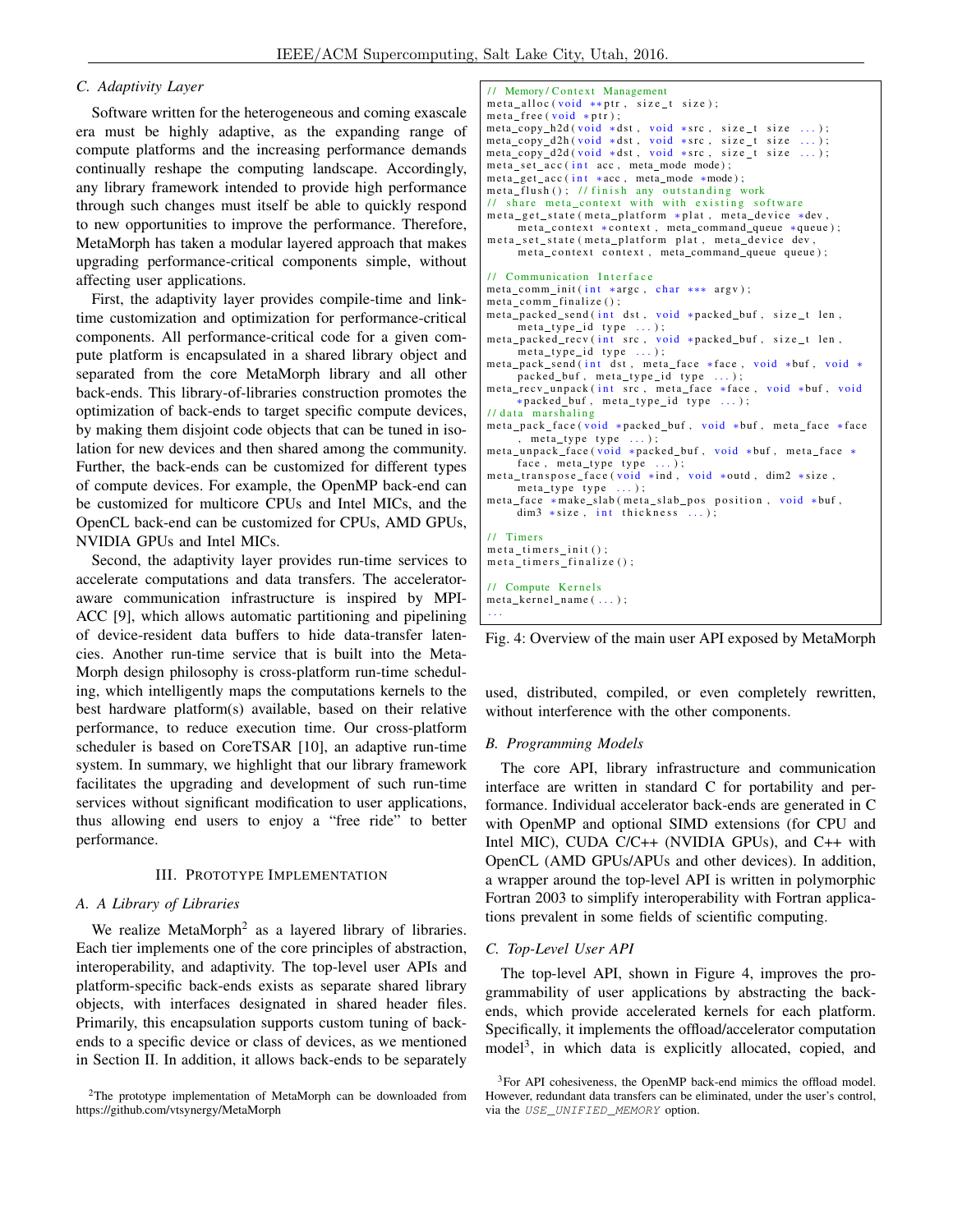manipulated via kernels within the MetaMorph context. In addition, the front-end interface supports seamless execution of user applications on different accelerators. It intercepts calls to the MetaMorph communication and computation kernels and transparently maps them to a back-end accelerator supported by the underlying platform. The only times that a user application needs to explicitly manage platforms are as follows:

- at compile time, when the library is advised what backends might be available (via conditional compilation with -D WITH\_BACK-END definitions), and
- at run time, when the execution mode is set to one of the compiled-in back-ends (via the METAMORPH\_MODE environment variable or a call to meta\_set\_acc()).

*1) Memory Management:* The top-level API contains memory management calls for allocating/freeing a MetaMorph buffer and transferring data to/from the host. MetaMorph implements its own implicit buffer types for a set of primitive data types — currently single-precision and doubleprecision floating points, signed and unsigned integers, and unsigned 64-bit integers — using a type enumerator and void pointer(s). Thus, individual API wrappers can dynamically map the provided void pointer to the correct type for the backend implementation by inferring the backend-native type at run time from the global run mode variable. In addition, these API wrappers take standard C types for scalars and size  $t[N]$  vectors for N-D problem size variables, which are transmuted to appropriate types, when the back-end implementation performs the actual kernel launch.

*2) Context Management:* A number of functions are exposed to exert high-level control on MetaMorph, for example, getting/setting the current execution back-end, forcing outstanding asynchronous work to complete, and sharing Meta-Morph context with exisiting software. To ensure compatibility and minimize performance overhead, when only a subset of capabilities is needed, the top-level API code uses conditional compilation, such that the library users only pay memory and performance overhead for the back-ends and options that are needed by "opting-in" at compile time.

*3) Communication Interface:* MetaMorph has been designed from the start for heterogeneous clusters, hence ensuring convenient data exchange between its processes is critical.



Fig. 5: Processes must exchange neighbor data every iteration.

Domain-decomposition. In many computational science domains, including CFD, when the problem domain is sufficiently large and cannot fit on a single compute device or node, the domain is decomposed into smaller sub-domains that can be computed relatively independently. However, once decomposed, each sub-domain needs access to a current copy of data from its logical neighbors. This results in a compute-thencommunicate iterative loop, where neighboring sub-domains residing in separate memory spaces must synchronize their edge data each iteration, i.e., exchange a face or slab of the sub-domain with neighbors, as shown in Figure 5.

Face Specification. As noted above, boundary (ghost) element exchange is an important communication pattern in many scientific domains. When N-dimensional grids are stored as standard C arrays, only the two faces at the low and high end of the N-2 dimensions are stored contiguously, and the remainder have their elements scattered at well-defined stride offsets. Therefore, a concise representation is needed for defining the set of memory addresses that make up a face, so that they can all be appropriately read and exchanged.

Rather than using a pointer list, we re-purpose the *gslice* data structure from libstdc++ that is designed specifically for recording such structured offset information about an Ndimensional array. The data structure represents the offset computation as a tree of height N in which each successive level from the root is a finer stride through memory. That is, the leaf nodes represent the unit-stride dimension, their parents represent the  $dim_0$ -stride dimension, grandparents the  $dim_0 * dim_1$ -stride dimension, and so on. Figure 6 shows an example of this data structure, which requires  $O(D)$  memory space (where  $D$  is the dimension of the data grid).

Data Marshaling. On-device packing and unpacking of a multidimensional dense grid can significantly reduce data transfer and synchronization overhead. So, instead of using host-side data marshaling, we provide per-back-end variants of parallel gather/scatter operations to support the exchange of portions of a back-end-resident data buffer. In these kernels, threads compute indices into the unpacked buffer in parallel from the face specification, then perform a direct copy between the packed and full buffers.

Communication Meta-Operations. We expose a family of four operations that provide data exchange with other MetaMorph processes and back-ends, in both blocking and non-blocking modes. We provide simple packed\_send and packed\_recv APIs, which transparently move data between the back-ends via a host-side staging buffer. In addition, two more operations are provided: pack\_send and recv\_unpack. These operations allow the user to specify face exchanges at a higher level of abstraction that concisely describes the exchange being performed. Currently, the user only provides the target process, the back-end-resident N-D data buffer and packed buffer, and a valid face specification as described above. Moreover, MetaMorph's communication interface has preliminary GPU-Direct support for exchanging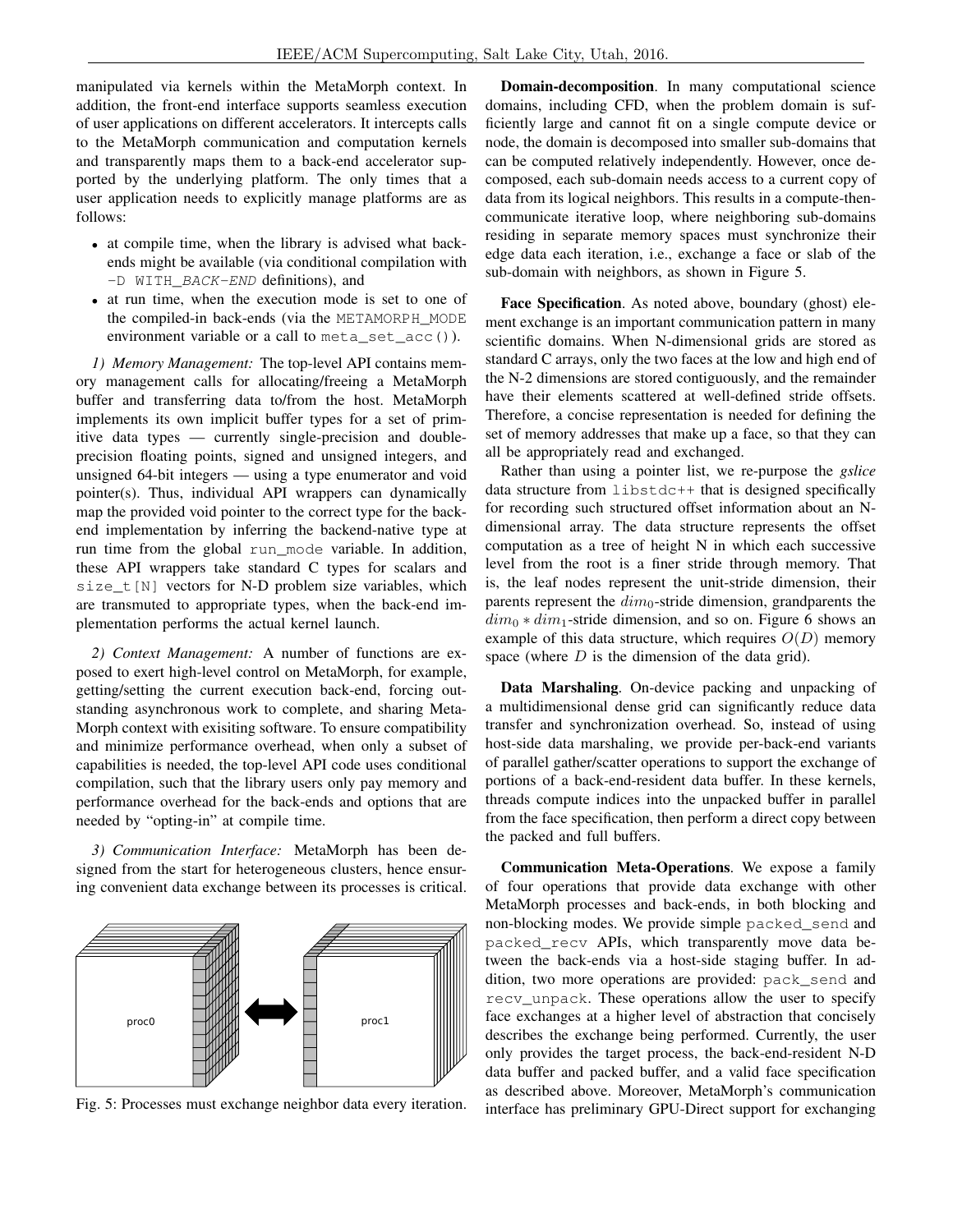

(c) Hierarchical computation of strided layout of face indices

Fig. 6: Face description data structure and heirarchical index computation.

buffers directly between two MetaMorph processes with the CUDA back-end and a GPU-aware MPI, such as MVAPICH2.

Asynchronous Communication. To overlap computation with communication, MPI exchanges are frequently performed in asynchronous mode. As such, all exchange functions can operate in either blocking or non-blocking mode (via callbacks and helper functions). In practice, each high-level exchange operation consists of two to four asynchronous steps. For example a pack\_send on a non-GPU Direct back-end must 1) run the pack kernel asynchronously, 2) whenever the pack kernel finishes, perform an asynchronous device-to-host copy of the packed buffer, 3) send the host buffer using MPI\_ISend , and 4) free the temporary host buffer.

Therefore, an infrastructure is provided to coordinate such asynchronous pipelines, which is built from three main components: an MPI request queue, helper functions that trigger after requests finish, and callback functions that are triggered by the back-ends after kernels/transfers finish. When an asynchronous MPI operation is invoked, its corresponding request is registered on a queue alongside the type of meta-operation being performed, and the necessary data and helper function required to finish any remaining work. At this time, submitted requests are only checked for completion, when a meta\_flush is called. However, there is an opportunity to check for completion more frequently. Each time an asynchronous device kernel or transfer is invoked, the necessary data and callback function can be specified such that the back-end run-time triggers the remaining work upon completion of the device operations.

*4) Companion Features:* The final software component in the front-end API is a set of companion features that provide optional capability, which may not be needed by all users. Currently, we provide the following features:

- Timing infrastructure that performs transparent timing of kernels and data transfers across the different software back-ends.
- Fortran compatibility that exposes both polymorphic Fortran 2003 and ISO\_C\_BINDINGS-compatible versions of the user-level API.

#### *D. Accelerator Back-Ends*

Back-ends are less uniformly constructed as a consequence of the dissimilarity of platform-specific programming. However, ultimately each is responsible for providing a standard C interface to the accelerated kernels. They are segregated from one another in order to allow separate compilation and encapsulation of platform-specific nuances. Consequently, if a given back-end requires special-purpose libraries or tools to build that are not present on the target machine, it can be easily excluded from a given build of the library as a whole without loss of function in the remaining back-ends.

*1) OpenMP Back-End:* The OpenMP back-end provides standard C variants of all API functions and should be considered the default back-end, as it provides functionally correct results on any CPU, regardless of whether the compiler respects OpenMP pragmas. For some kernels, additional compile-time options are provided to further accelerate code, such as the option to use AVX intrinsics.

*2) CUDA Back-End:* The CUDA back-end includes both the kernel functions and the host-side wrappers responsible for executing the kernel — and when necessary, auto-generating a CUDA grid/block configuration from the provided problem size. It uses the CUDA C *execution configuration* syntax and mixed device/host source. In most cases where a kernel supports multiple data types, simple templates are used in order to minimize code duplication.

*3) OpenCL Back-End:* The OpenCL back-end is similar to the CUDA back-end, with a few exceptions. OpenCL kernels and host code are stored in separate files, as is common in OpenCL development. The OpenCL host code includes functions for automatically performing the OpenCL initialization boilerplate. This includes selection of OpenCL platform and device, construction of a command queue and context for executing on the device, just-in-time compilation of kernel code, and management of the resulting program and kernel objects.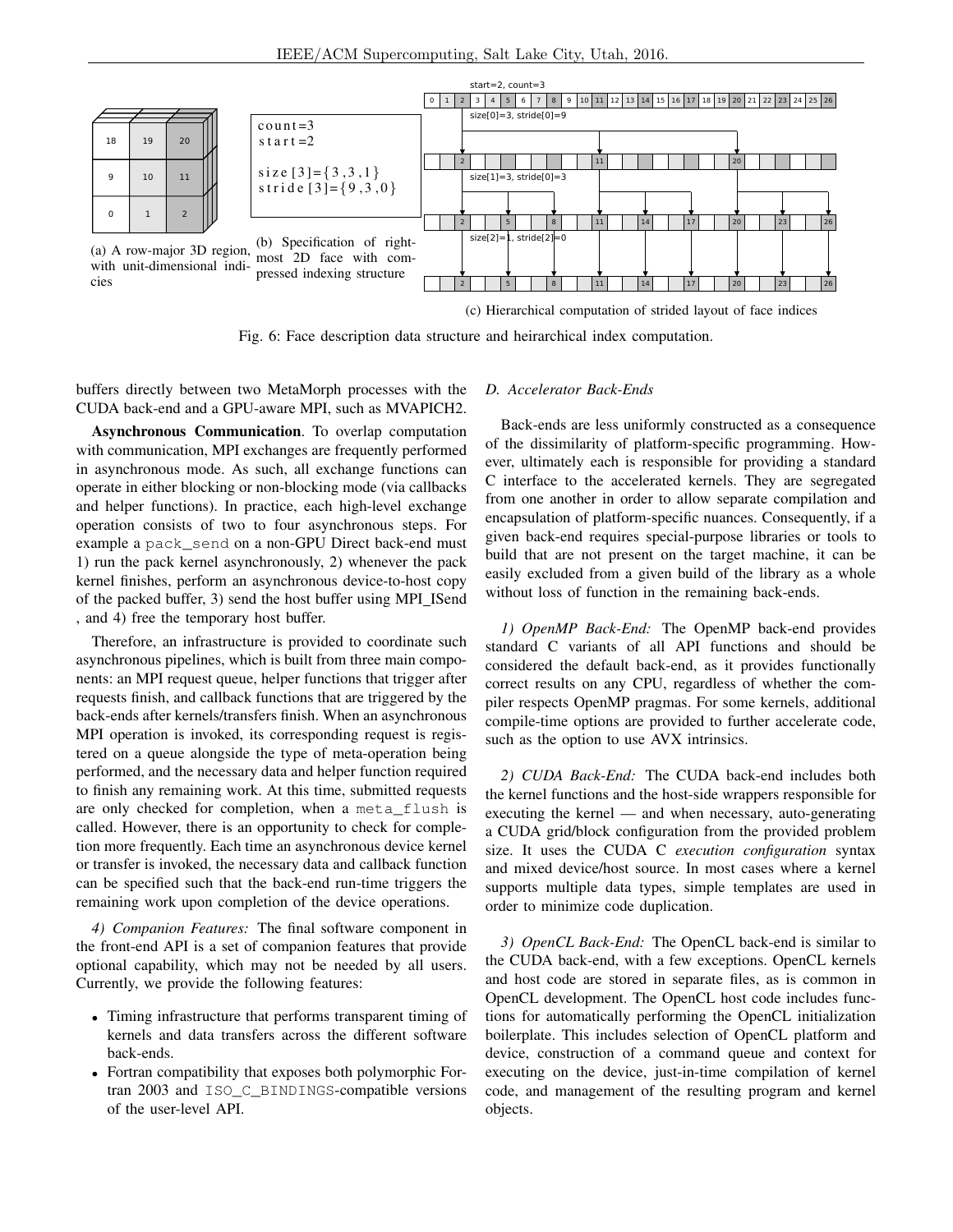## IV. A CASE STUDY WITH STRUCTURED GRIDS

We present a case study with the *structured grids* design pattern, which is heavily used in computational fluid dynamics. We demonstrate MetaMorph's capabilities with benchmarks and a representative CFD application. We show that a program written once using MetaMorph's abstraction layer can seamlessly utilize a wide range of hardware accelerators across multiple compute nodes. Moreover, we show MetaMorph's interoperability with platform-specific libraries. We evaluate MetaMorph on an experimental heterogeneous cluster with multicore CPUs, Intel MICs, NVIDIA GPUs, and AMD GPUs. In addition, we perform scalability analysis on a largescale CPU-GPU cluster.

### *A. Applications*

*1) 3D Dot-Product Benchmark:* We designed a benchmark that simulates the exchange of boundary or "ghost" regions in a structured grid computation, followed by a global dotproduct on a 3D grid. This benchmark represent a heavily-used pattern in iterative solvers for partial differential equations, e.g., conjugate gradient (CG), biconjugate gradient stabilized (Bi-CGSTAB), and generalized minimum residual (GMRES). Algorithm 1 describes our test benchmark that models a 3D structured grid computation on a domain of size  $Nx \times Ny \times Nz$ . After initialization, the global domain is decomposed into multiple regions (sub-domains) of size  $nx \times ny \times nz$ , which are logically connected in a torus along the X dimension, and each local domain is assigned to a process. Each MPI process exchanges boundary elements with neighbors, and performs a 3D dot-product on its local domains. The final result is computed by combining the partial results from all processes.

#### Algorithm 1 3D Dot-Product Benchmark

|     | 1: INPUT: $Nx \times Ny \times Nz$                                              | $\triangleright$ global domain size           |
|-----|---------------------------------------------------------------------------------|-----------------------------------------------|
|     | 2: INPUT: $N$                                                                   | $\triangleright$ number of sub-domains        |
|     | $3:$ INPUT: Iters                                                               | $\triangleright$ number of iterations         |
|     | 4: OUTPUT: $result$                                                             | $\triangleright$ global 3D dot-product result |
|     | 5: Allocate and initialize global domain                                        |                                               |
|     | 6: Perform domain-decomposition along the $X$ dimension                         |                                               |
|     | 7: Allocate and Initialize local domains of size $(nx + 1) \times ny \times nz$ |                                               |
|     | 8: for $i \in 0$ : Iters-1 do                                                   |                                               |
| 9:  | Pack ghost cells into send buffer                                               |                                               |
| 10: | Send <i>send</i> buffer to $proc + 1$ process                                   |                                               |
| 11: | Receive ghost cells from $proc - 1$ process into recv_buffer                    |                                               |
| 12: | Unpack ghost cells from <i>recv</i> buffer into local domains                   |                                               |
| 13: | Compute 3D dot-product on the local domains                                     |                                               |
| 14: | Perform global reduction to compute result                                      |                                               |
|     | 15: end for                                                                     |                                               |
|     | 16: return $result$                                                             |                                               |

*2) MiniGhost:* MiniGhost [11], [12] is a representative (proxy) application for CTH [13], a multi-material shock hydrodynamics code developed at Sandia Lab to model hydrodynamic flow and dynamic deformation of solid materials. MiniGhost solves the partial differential equations (PDEs) of multiple variables, which represent a material state such as energy, mass and momentum, using the finite difference method. It implements a difference stencil (e.g., 3D sevenpoint stencil) and explicit time-stepping scheme on a homogenous 3D domain (grid). MiniGhost supports two communication modes: BSPMA (bulk synchronous parallel with message

#### Algorithm 2 MiniGhost with SVAF communication mode

|     | 1: INPUT: $Nx \times Ny \times Nz$                                                       | $\triangleright$ global domain size                                     |
|-----|------------------------------------------------------------------------------------------|-------------------------------------------------------------------------|
|     | 2: INPUT: $N$                                                                            | $\triangleright$ number of sub-domains                                  |
|     | 3: INPUT: $Nvar$                                                                         | $\triangleright$ number of variables                                    |
|     | 4: INPUT: $TimeSteps$                                                                    | $\triangleright$ number of time steps                                   |
|     | 5: INPUT: Stencil                                                                        | $\triangleright$ stencil type (3D7P, 3D27P,)                            |
|     | 6: OUTPUT: $GridSum[Nvar]$                                                               | $\triangleright$ global domain value                                    |
|     | 7: h                                                                                     | $\triangleright$ number of neighbors per dimension (2 for 3D7P stencil) |
|     | 8: Allocate and initialize global domain                                                 |                                                                         |
| 9:  | Perform domain-decomposition along the $X, Y$ and $Z$ dimensions                         |                                                                         |
| 10: | Allocate and initialize local domains of size $(nx + b) \times (ny + b) \times (nz + b)$ |                                                                         |
|     | 11: for $i \in 0$ : TimeSteps-1 do                                                       |                                                                         |
| 12: | for $j \in 0$ :Nvar-1 do                                                                 |                                                                         |
| 13: | Pack boundary data into send_buffer                                                      |                                                                         |
| 14: | Send send_buffer to neighbors                                                            |                                                                         |
| 15: | Receive boundary data from neighbors into recv_buffer                                    |                                                                         |
| 16: | Unpack boundary data from <i>recv_buffer</i> into local domain                           |                                                                         |
| 17: | Apply boundary conditions on the local domain                                            |                                                                         |
| 18: | Compute finite-difference stencils on the local domain                                   |                                                                         |
| 19: | Perform global reduction to compute $GridSum[j]$                                         |                                                                         |
| 20: | end for                                                                                  |                                                                         |
| 21: | end for                                                                                  |                                                                         |
| 22: | return $GridSum$                                                                         |                                                                         |

aggregation) and SVAF (single variable, aggregated face data). In BSPMA, the boundary data for all variables are transmitted in aggregated messages, while in SVAF the boundary data for each variable is sent in a dedicated message. When the number of variables is one, the two communication modes are equivalent. Algorithm 2 illustrates the main computations and communication patterns in MiniGhost with SVAF communication mode. After initialization, the global domain is decomposed along the X, Y, and Z dimensions into multiple sub-domains, and each sub-domain is mapped to a process. In each time step, the processes exchange boundary elements (2D faces) with neighbors that share a face in the X, Y, and Z dimensions, and apply a difference stencil on their subdomains. Finally, the value of the global domain is computed using global summation.

## *B. Programmability and Productivity*

Figure 7 shows the MetaMorph compute APIs that we used to accelerate the target applications, in addition to the core APIs (Figure 4). We implemented a MetaMorph version of the 3D dot-product and MiniGhost applications, and to show our interoperability with external libraries, we created a variant of the 3D dot-product benchmark using MetaMorph and the platform-specific BLAS libraries clBLAS, Intel MKL and MAGMA. Since the platform-specific BLAS libraries do not provide data marshaling primitives nor accelerator-aware communication interface, we use MetaMorph to do so, and only perform the dot-product operation with BLAS libraries.

| // Compute Kernels<br>meta stencil (void *ind, void *outd, dim3 *size, dim3 *start<br>, dim3 $*end$ , meta type type ); |
|-------------------------------------------------------------------------------------------------------------------------|
| meta_dotProd(void *ind1, void *ind2, dim3 *size, dim3 *<br>start, $\dim 3$ *end, void *result, meta type type );        |
| meta_reduce(void $*ind$ , dim3 $*size$ , dim3 $*start$ , dim3 $*end$ ,<br>void $*result$ , meta_type type );            |

Fig. 7: MetaMorph's compute APIs that are used to accelerate the target applications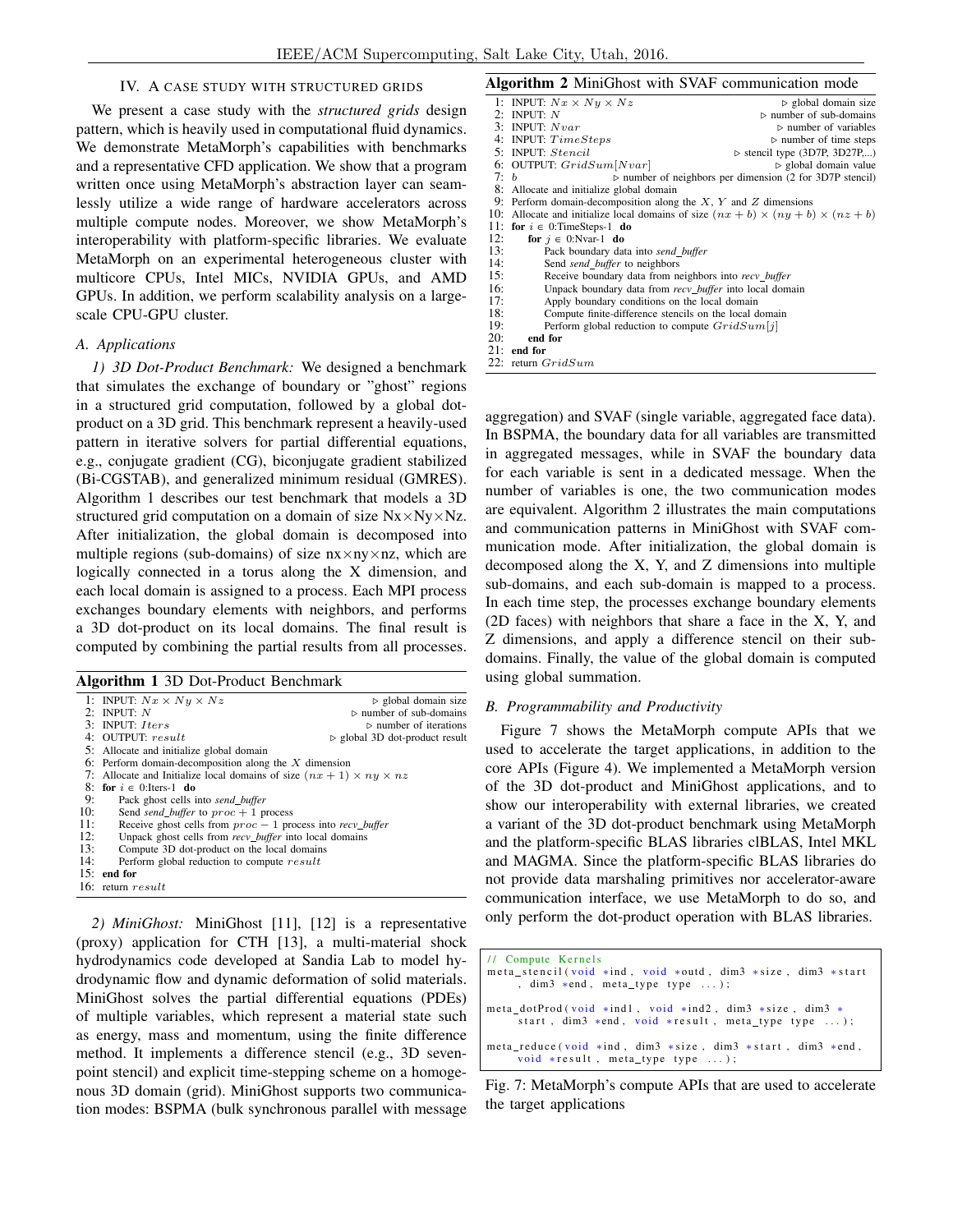| <b>Application</b> | <b>OpenMP</b> | <b>MetaMorph</b> | <b>MetaMorph+BLAS</b> |
|--------------------|---------------|------------------|-----------------------|
| 3D dot-product     |               | 19               | 40                    |
| MiniGhost          | 23            | 38               | NA                    |

TABLE I: The number of effective code lines changed/added to accelerate the baseline MPI implementation

To evaluate the programmability of MetaMorph, we use the number of effective code lines changed or added to accelerate the baseline MPI version as our metric. We are interested in the source code lines that perform the core functionality. So, we don't consider any code lines used for profiling, timing, debugging or optional features. In addition, we consider that the applications use a single data type (double), although applications accelerated with MetaMorph can use five different data types without code modifications. Table I shows the lines of code changed or added to accelerate the sequential applications using MetaMorph, MetaMorph with platform-specific BLAS libraries, and directive-based programming models such as OpenMP. Due to its abstraction layer, MetaMorph has competitive programmability and productivity with OpenMP, and unlike OpenMP, it provides access to several heterogeneous accelerators. Moreover, through the interoperability layer, MetaMorph enables the user to utilize platform-specific libraries with an additional programming overhead.

## *C. Experimental Results*

Due to the lack of large-scale heterogeneous cluster with different accelerators, covering all currently-supported backends, we evaluate MetaMorph on an experimental heterogeneous cluster with multicore CPUs, Intel MICs, NVIDIA GPUs, and AMD GPUs. In addition, we perform scalability analysis on a large-scale CPU-GPU cluster. Details of the experimental nodes and the CPU-GPU cluster are provided in Table II and Table III, respectively. In the experiments, MiniGhost is configured to apply a 3D 7-point stencil on a global grid and to use an explicit time-stepping scheme with 100 time steps. We do not include sequential overheads such as data initialization and boundary conditions in the reported performance. While MetaMorph supports several datatypes, we use double-precision floating point only for brevity.

Figures 8, 9, and 10 show the performance of the 3D dot-product and MiniGhost applications on the experimental heterogeneous cluster. In the experiments, we launch four processes, each running on one of the supported back-end accelerators: multicore CPU (Intel Xeon E5-2697), Intel MIC (Intel Xeon Phi SC7120P), NVIDIA GPU (K20Xm) and AMD GPU (AMD Radeon 7970). We use weak scaling with local grid sizes that are typically used in CFD applications. However, AMD Radeon 7970 could not execute the problem size of 512x512x512, due to its limited global memory. Since the test resources are only interconnected with a high-traffic 1Gb ethernet, shared with approximately 30 other nodes, resulting in too much network noise for meaningful intercommunication performance characterization, we do not include the inter-node data transmission time in the reported performance.



Fig. 8: Performance of the target applications with the different MetaMorph (MM) back-ends on the experimental cluster

Figure 8 shows the execution time of each process of the 3D dot-product and MiniGhost applications running on one of the supported back-ends in comparison with the sequential reference implementation running on Intel Xeon E5-2697. The results show that MetaMorph achieves up to 21x and 17x speedup over the serial implementation in 3D dot-product and MiniGhost, respectively. Since structured grids applications are characterized by regular memory access pattern and low computational intensity, their performance is limited by the memory system; hence, they are suitable for many-core accelerators (GPUs and Intel MICs) with large memory bandwidth. However, the problem size must be large enough such that the kernel launch overhead and the additional data transfers are effectively amortized.

Figure 9 shows the run-time distribution of MiniGhost with 256x256x512 local problem size on the different MetaMorph back-ends. The main computation and communication kernels of MiniGhost are stencil, reduction sum, data marshaling, and intra-node data transfer. On many-core accelerators, the intranode data transfer includes host-to-device, device-to-host, and on-device data movement, while on CPUs it includes ondevice data movement. MiniGhost has many on-device data transfers, as its finite-difference solver uses temporary work buffers to hold the intermediate results, while solving the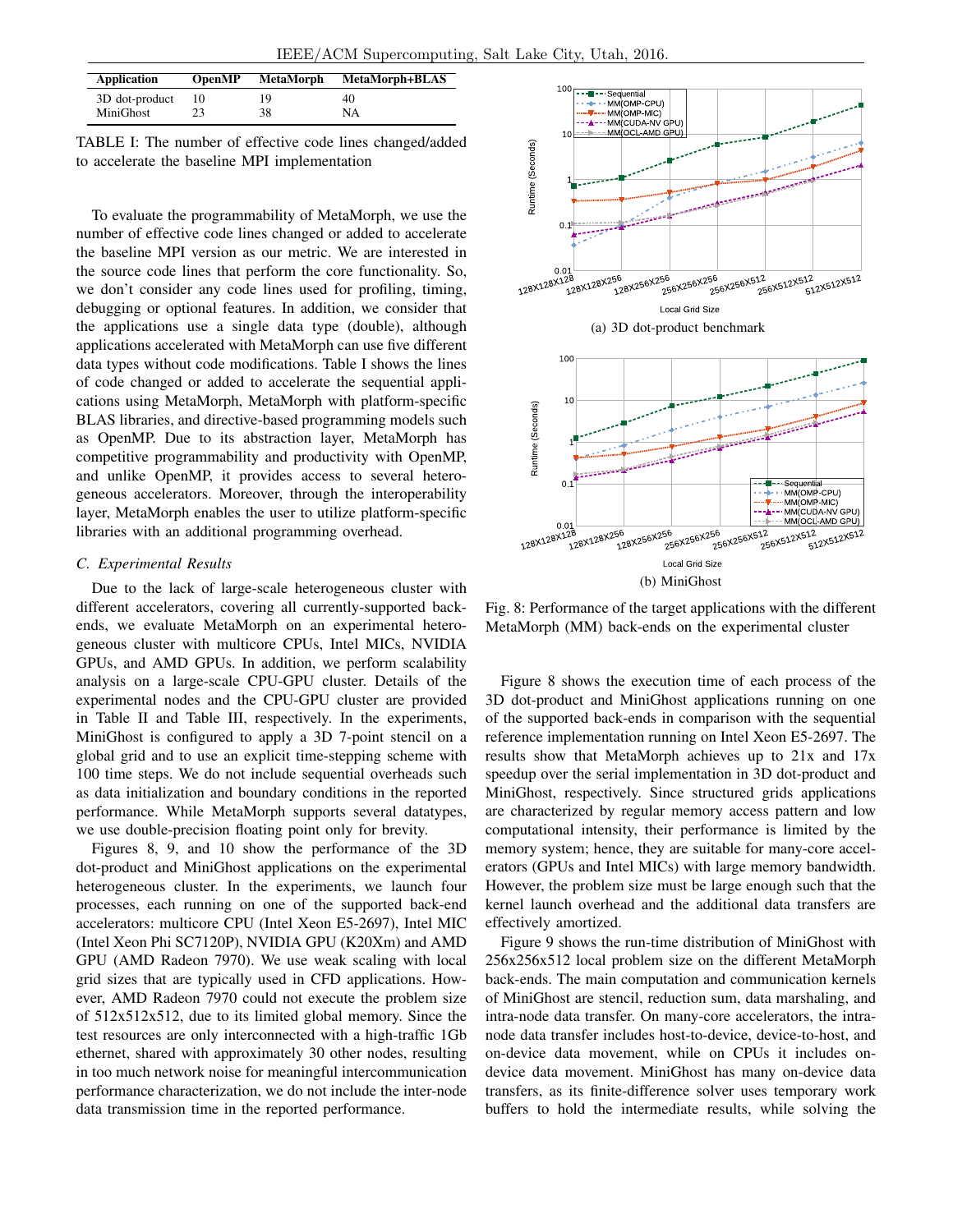| Machine Name | CPU(s)                                                | Acceleration(s)           | OS             | <b>MPI</b>         | Complier(s)                  | Opt. Level |
|--------------|-------------------------------------------------------|---------------------------|----------------|--------------------|------------------------------|------------|
| ht20         | Intel Xeon $E5-2697$ v2<br>$@ 2.70 \text{ GHz } (2x)$ | NVIDIA Tesla<br>K20Xm(2x) | Debian Jessie  | <b>MPICH 3.1.4</b> | $\csc 4.8.2$<br>nvcc $6.0.1$ | $-O3$      |
| dna1         | Intel Core i5-2400<br>@ 3.10 GHz                      | AMD Radeon 7970           | Debian Wheezy  | <b>MPICH 3.1.4</b> | gcc 4.7.2                    | $-O3$      |
| mic          | Intel Xeon $E5-2697$ v2<br>$@ 2.70 \text{ GHz } (2x)$ | Intel MIC<br>SC7120P (2x) | CentOS Linux 6 | <b>MPICH 3.1.4</b> | icc 13.1.1                   | $-O3$      |

IEEE/ACM Supercomputing, Salt Lake City, Utah, 2016.

TABLE II: The experimental cluster's configurations

| Cluster Name | CPU(s)                                                                       | Acceleration(s) | OS. | MPI (Interconnect) | Complier(s)                                      | Opt. Level |
|--------------|------------------------------------------------------------------------------|-----------------|-----|--------------------|--------------------------------------------------|------------|
| HokieSpeed   | Intel Xeon E5645   NVIDIA Tesla   CentOS Linux 6<br>$\omega$ 2.40 GHz $(2x)$ | C2050(2x)       |     | (ODR InfiniBand)   | OpenMPI 1.6.4   gcc 4.5/icc 13.1<br>$n$ nvcc $5$ | -03        |

TABLE III: The CPU-GPU cluster's configurations



Fig. 9: The run-time distribution of MiniGhost using a 256X256X512 local grid with the different MetaMorph (MM) backends on the experimental cluster



Fig. 10: Performance of the 3D dot-product benchmark on the different MetaMorph (MM) backends with platform-specific BLAS libraries on the experimental cluster

partial differential equations of the material state variables. On multicore CPUs, due to their limited memory bandwidth, the stencil and intra-node data transfer consume the majority of execution time. Many-core devices, with their large memory bandwidth, accelerate all kernels. However, data marshaling suffers from performance degradation on Intel MIC. The profiling data shows that data marshaling kernels do not utilize the vector units on Intel MIC efficiently, due to the non-unit stride memory access pattern and complex control flow. In

addition, the hardware prefetcher in Intel MIC is less powerful than mainstream multicore CPUs, when the memory access stream is non-contiguous (scattered) [14].

Figure 10 shows the performance of the 3D dotproduct benchmark, when accelerated using MetaMorph with platform-specific BLAS libraries. The results show that the MetaMorph variant (Figure 8a) has comparable performance to the MetaMorph with BLAS libraries version on multicore CPU, AMD GPU and NVIDIA GPU, although MetaMorph's 3D dot product is more flexible than the simple contiguous dot product available in BLAS libraries, as it allows the user to perform dot product on an arbitrary sub-region of the 3D grid; this is very useful for CFD applications, where neighbor ghost cells data is often stored contiguously with local data to simplify stencil operations. However, MetaMorph with MKL outperforms MetaMorph only on Intel MIC for small problem sizes (less than 256x256x256). Our hypothesis is that Intel MKL adapts to the different inputs and problem sizes, which is a feature currently in development in MetaMorph.

Figure 11 shows the scalability analysis of MiniGhost on the large-scale CPU-GPU cluster. Weak scaling experiments use a problem size of 512x512x512 per node, and strong scaling experiments use a global grid of size 1024x1024x1024. In comparison with the reference MPI+OpenMP implementation, MetaMorph achieves 7-8x speedup in the weak scaling problem. The main reason is that MetaMorph effectively utilizes all the available accelerators (CPUs and GPUs) within a node and across nodes. Unlike the traditional MPI+OpenMP approach, the MetaMorph version transparently maps the workload to accelerators from different vendors with different execution models and programming approaches. The workload is distributed based on the relative performance of the accelerators and the availability of on-device memory. In the strong scaling problem, the performance gap between MetaMorph and MPI+OpenMP decreases at lower node counts, as most of the workload is mapped to the host, due to the limited GPU memory. However, at larger node counts, MetaMorph achieves up to 6x speedup over the MPI+OpenMP implementation.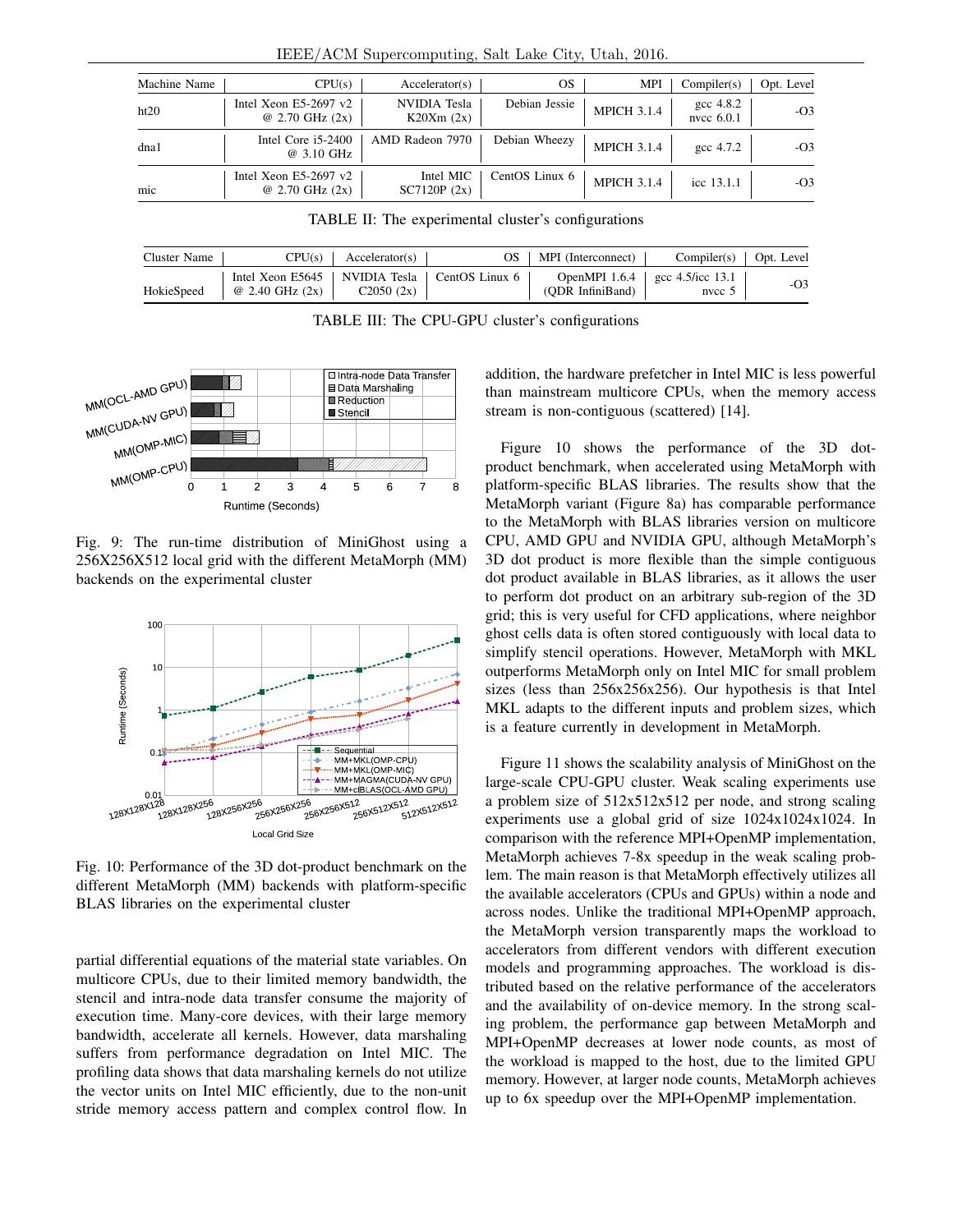

(a) Weak scaling: 512X512X512 local grid per node



(b) Strong scaling: 1024X1024X1024 global grid

Fig. 11: Scalability analysis of MiniGhost on the HokieSpeed cluster with MetaMorph vs. the reference MPI+OpenMP implementation

## V. RELATED WORK

With the end of frequency scaling and the shift to parallel and heterogeneous computing, developing software has become much more complex [15]. Many approaches have been proposed to address the challenges of programming parallel architectures by abstracting the hardware details. Here we discuss three related approaches: directive-based programming, domain-specific libraries, and portable run-time systems. MetaMorph is orthogonal to these approaches and subsumes both directive-based programming models and portable runtime systems in the back-end layer, while supporting interoperability with domain-specific libraries and existing accelerated code.

Directive-based programming models, such as OpenMP [16] and OpenACC [17], move the burden of explicit thread management, workload partitioning and scheduling, data movement across the memory hierarchy, and inter-thread synchronization/communication to the compiler. While OpenMP and OpenACC abstract away complex details, and provide a convenient interface to describe parallelism to the compiler, achieving acceptable performance requires deep understanding of the underlying architecture, run-time system, compiler limitations, and a number of complex clause specifications. Moreover, the programmer must use thread-safe functions, eliminate inter-thread data dependencies, avoid pointer aliasing, and manage access to shared variables. In addition, the highlevel abstraction of directive-based programming can come with a performance penalty in comparison with low-level programming models such as OpenCL and CUDA [18], [19], [20], [21].

Domain-specific libraries, such as MAGMA, PARALU-TION and ViennaCL, provide both abstraction and high performance for a set of computation kernels and algorithms in a specific domain. However, this often comes with the cost of complicated installations and extensive application refactoring. MAGMA [5] provides powerful intelligently scheduled BLAS and LAPACK algorithms, but due to the dependency on external libraries is difficult to install, configure, and tune, and does not yet provide unified or consistent capability across its CUDA, OpenCL, and Intel MIC implementations. Although MAGMA supports multi-GPU BLAS kernels, there is no built-in support for interoperability across different hardware accelerators, e.g. AMD GPU, NVIDIA GPU and Intel MIC. PARALUTION [22] and ViennaCL [23] provide iterative solvers and preconditioners that supports CPUs, GPUs, and Intel MICs. Although PARALUTION and ViennaCL are powerful solver frameworks, they require recasting the application to use complex cases and object types, which present a barrier to incremental porting and adaption.

Portable run-time systems, such as OpenCL [24] and OCCA [25], provide a kernel specification framework and run-time compilation and execution on multiple platforms. Although OpenCL and OCCA support functional portability, performance portability is not guaranteed, and the application developer need to modify the kernel implementation to achieve the required performance on the target hardware platform. Moreover, these approaches have relatively lower programmability in comparison with directive-based programming and domain-specific libraries, as the programmer must explicitly manage all hardware control operations.

In summary, directive-based programming models trade performance with high-level abstraction, while portable runtime systems can achieve high performance with the cost of low programmability and explicit hardware control. Domainspecific libraries can achieve high-level abstraction and high performance, but only for a set of algorithms in a specific domain and with a significant application re-factoring, complicated installations and steep learning curve.

On the other hand, MetaMorph addresses the challenges of programming heterogeneous architectures through its core design principles: abstraction, interoperability and adaptability. MetaMorph provides high performance and abstraction using highly-optimized back-end layer, and light-weight interface layer that does not require significant application re-factoring. In addition, it supports interoperability across different hardware accelerators and with existing code. Moreover, Meta-Morph is designed to eventually exploit run-time information to improve computation and data transfer latency even more.